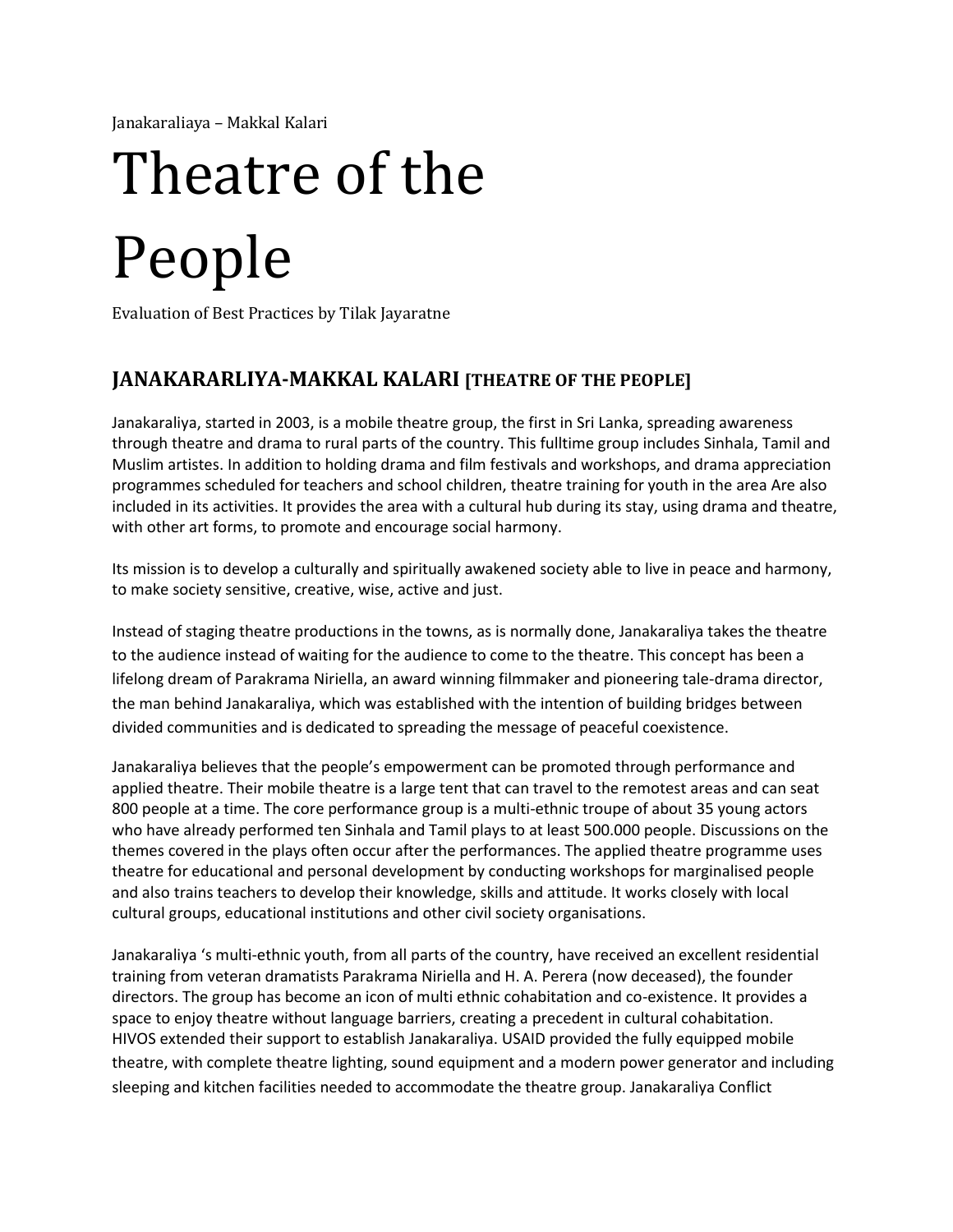Resolution project was funded by FLICT, from 2004 to April 2010. The establishment of drama groups in Anuradhapura, Nuwara-Eliya and Hambanthota was co-sponsored by Freedom to Create (formally Art Action), who are also co-sponsoring the 'Cloning Janakaraliya in North' up to December 2011. HIVOS is to fund production of two dramas until the end of year 2011.

## BEST PRATICE TITLE: **1. Taking theatre to the people**  BACKGROUND

Theatre in Sri Lanka is largely concentrated in the cities and the idea of taking theatre to the people seemed idealistic. Theatre-goers too are a special breed and not, generally, the common people. Parakrama Niriella shares that notion of the performance space evolved, over a period of 30 years, as a result of working with the late Gamini Haththotuwegama and his Wayside and Open Theatre. Niriella and H.A. Perera were part of this first street theatre group in Sri Lanka, whose express purpose was to take theatre beyond the proscenium stage to villages and other areas unfrequented by mainstream theatre.

Janakaraliya was started in 2004 with 27 amateurs who were ready to dedicate the rest of their lives to theatre. Since then, under the guidance of Niriella, these youngsters have groomed themselves to a point that they can even conduct a theatre workshop. 'My aim was to create a multi-ethnic group to take theatre to rural, underprivileged areas of this country. Even though it was originally a two year project now we have now successfully completed six years,' says Niriella.

Janakaraliya is able to perform in the traditional proscenium theatres, any open space, even under a tree or on a threshing floor (kamatha). It has no racial, religious or caste barriers and believes that theatre should be capable of making their audience, the common folk, enjoy themselves while demonstrating the importance of peaceful coexistence in pluralistic societies.

In its long journey from premise to practice, Janakaraliya had to face many challenges and tests. Although 'street theatre' inspired Janakaraliya, it ironically presented them with problems too:  $\circ$  Sustenance of a resident, permanent performance group was not as easy as that of a street theatre group

- Foremost among the issues was the interrelations amongst the multi ethnic group. Language was a barrier. Suspicions, fears of discrimination and disharmony born out of the ethnic conflict made it almost impossible.
- Street theatre, apart from providing an expression of discontent against the traditional theatre did not have focus or direction
- The expense of maintaining a professional theatre group as against a loosely knit street theatre group

To train multi-ethnic groups of performing artistes and produce dramas in both Sinhala and Tamil was by no means easy. Employing professional performers could have been a solution but their style of acting and performance, their attitudes and approach were different from what was needed for a true people's theatre.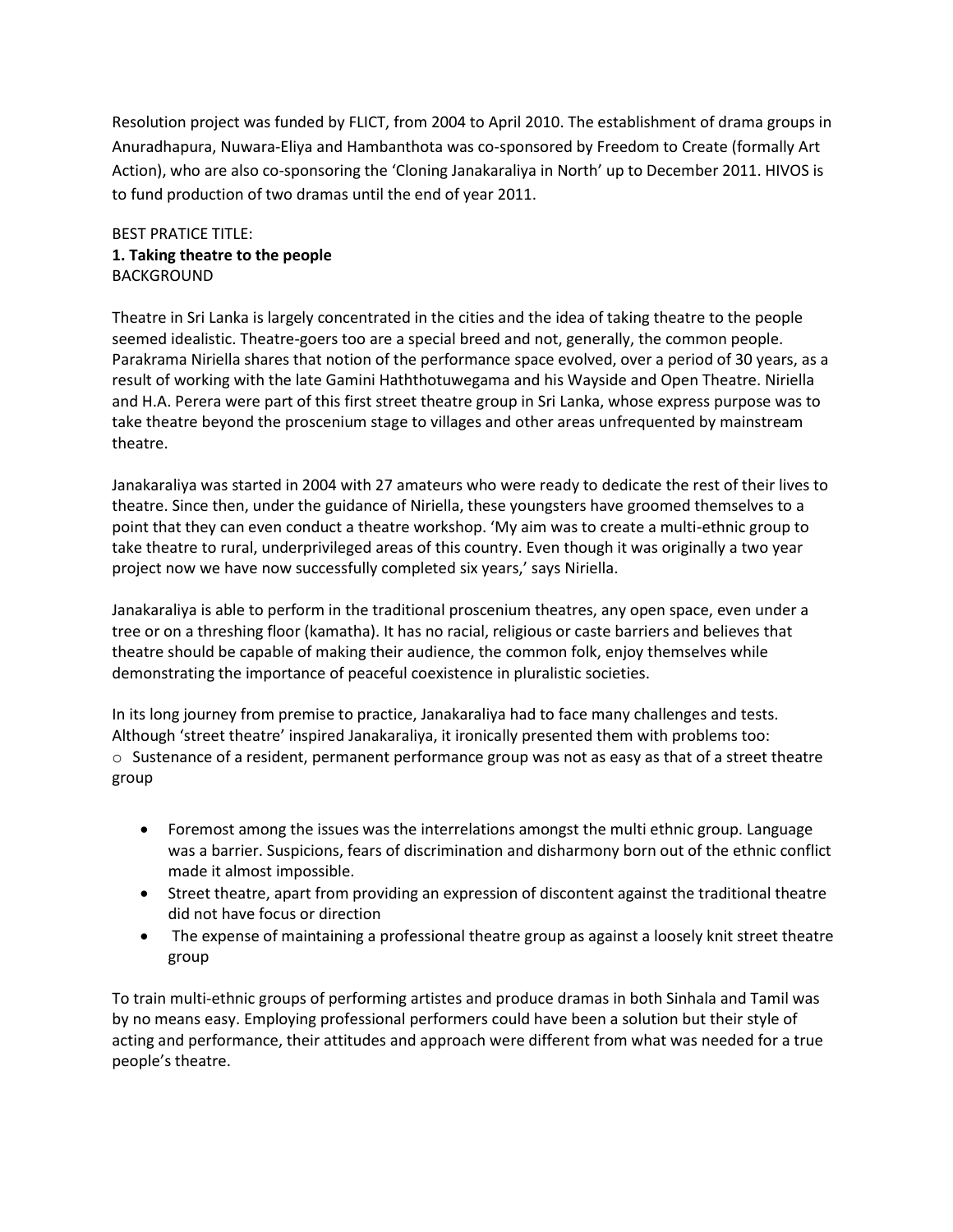Another aspect was the content. Instead of the fare offered in the traditional theatre, Niriella wanted productions in keeping with the mission of Janakaraliya, while being aesthetically appealing to the masses at the same time.

The audience Janakaraliya had in mind was completely different from the average city-based theatregoers, who were versed with the traditional performances and stage practices. The founders' experience with street theatre may have provided some clues but finding a complete solution was their responsibility.

#### RESULT OF PRACTICE

Janakaraliya saw it as their responsibility to take theatre to the people and to keep Sri Lankan theatre alive in the face of an uncertain future. It resuscitated theatre by taking its mobile theatres to remote places that did not have theatres or even ordinary halls to perform in, and it taught people there to appreciate good theatre craft. It also built up a base of young, trained, talent for Sri Lanka's Sinhala and Tamil theatre.

Niriella says "I have realised is that saying the public have lost interest in the theatre is a plain lie. For example, in Badulla, instead of the 22 scheduled performances we had to do 47. This was demanded by the audience." Many of the group members affirmed that they often get very large and enthusiastic audiences and that once, in Badulla, they had to perform the same show six times in a single day because there was a never ending stream of people arriving to see the play. In Monaragala too there was a large and eager audience that responded actively to the play. In Puttalam, request to perform in Sunday schools, both Christian and Buddhist. In Hambantota, the interaction of the groups with the local community showed growing ethnic harmony. Their extremely successful Jaffna tour has contributed to creating a change in the social and cultural life of the community, getting them to participate in evening shows, hitherto unfamiliar to this community living under curfew. There were requests for subsequent tours. In Ampara, racially mixed audiences sat together and watched performances. This is Janakaraliya great achievement.

| <b>PERIOD</b>            | PROGRAMMES | <b>PARTICIPATION</b> | <b>TERTIARY RECIPIENTS</b> |
|--------------------------|------------|----------------------|----------------------------|
| August 1st, 2005 to July | 294        | 142,056              | 710,280                    |
| $31_{st}$ , 2006         |            |                      |                            |
| August 1st, 2006 to July | 183        | 119,526              | 931,860                    |
| 31 <sub>st</sub> , 2007  |            |                      |                            |
| August 1st, 2007 to July | 298        | 144,833              | 1,295,225                  |
| $31st$ , 2008            |            |                      |                            |
| August 1st, 2008 to July | 272        | 192,144              | 2,319,880                  |
| $31_{st}$ , 2009         |            |                      |                            |
| August 1st, 2009 to July | 245        | 203,389              | 972,945                    |
| $31st$ , 2010            |            |                      |                            |

The following table shows how successful Janakaraliya was in their mission of taking theatre to the people: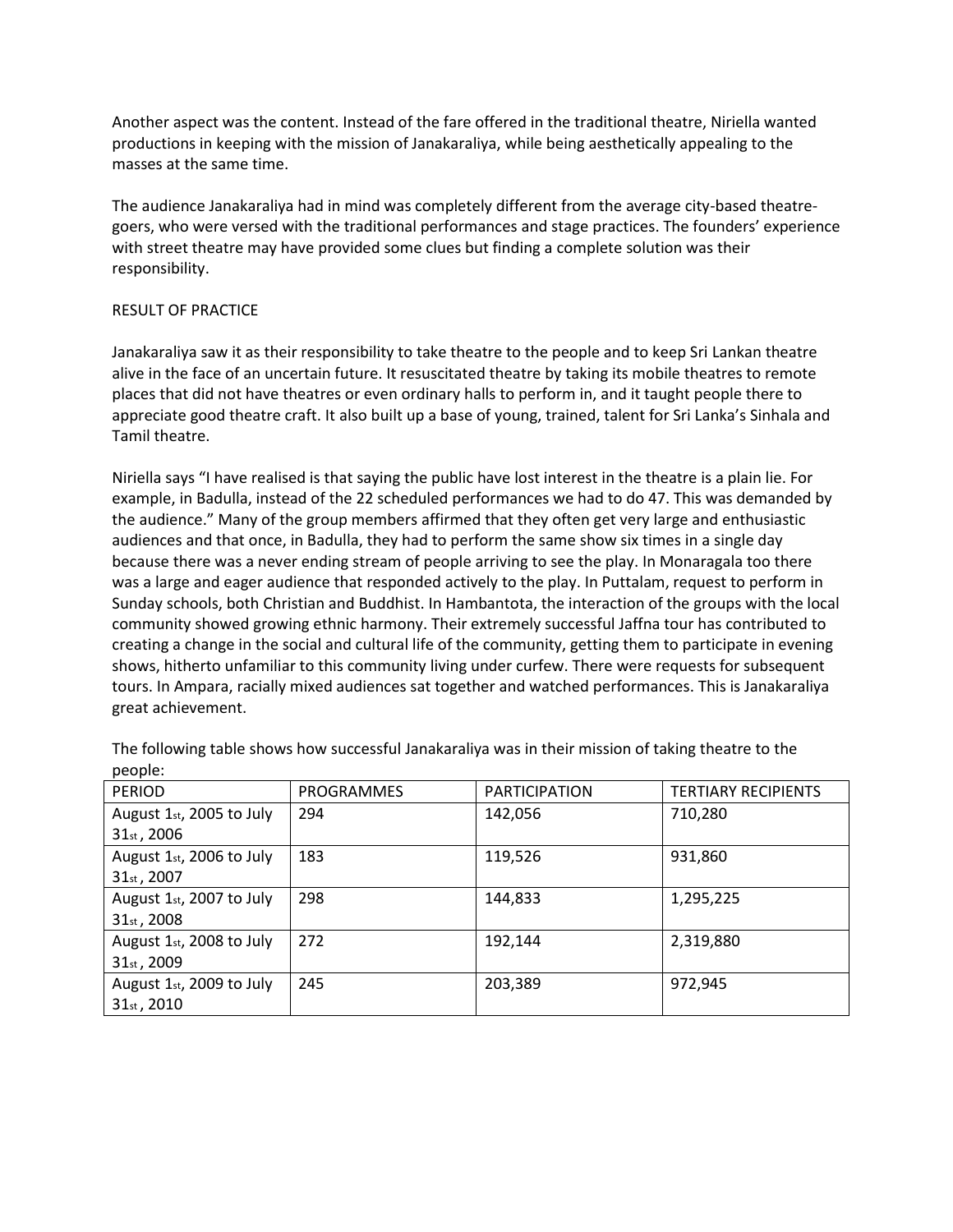## BEST PRACTICE TITLE: **2.Different communities work together to achieve common objectives**

#### BACKGROUND

The usual practice was for organizations to take the message to target groups in order to achieve objectives, be it conflict transformation or creating harmony and peace. The objectives were sometimes not put in to practice within the organization itself, setting a bad example. Janakaraliya by forming its multicultural, full-time theatre group, acted contrary to the normal practice. As Kanchuka Dharmasiri puts it: *"Many people who decide to work on ethnic solidarity resort to the idea of making work about war or peace. I would not discard that sort of art, but there is much to be said about the merits of a project such as this one where members of the Sinhala and Tamil communities actually live together and create powerful art in both languages. The praxis, the act of the creation itself, is the moment of establishing that understanding or solidarity. Often when the cast and crew members go around introducing themselves to the audience after their performances, there is a moment of surprise and curious whispers about the identity of a specific performer. Janakaraliya is an empowering and creative space for the group and it is an extremely inspiring space for rural audiences".* 

As Niriella recounts, *"In the beginning we wanted to take Sinhala plays to Tamil areas. As we discussed this idea we were encouraged to form a multi-ethnic cast and perform plays in both languages. We believed in the power of theatre for social transformation but we had absolutely no idea how one went about establishing such a group. As Sinhala directors we were unsure and even afraid of tackling such a task. We had to use many different strategies (advertisements, personal contacts etc) to recruit people. Even then many very talented young persons were reluctant to join such a venture. This has been an incredible process which even I find difficult to always comprehend."* 

Initially it was a huge challenge to convince Tamil members to be a part of the team. The words of Krishanthan, a young man from Trincomalee aptly describe the situation: "*Two years ago I was seated on a chair in that corner and I looked at those around me with great suspicion and mistrust. I was actually quite convinced that one of the guys in the room was a member of the CID. I didn't know what was happening here. We had come to be part of a theatre group but all these people from all parts of the country were over whelming. For the first three months we fought and struggled to get along and live together."* 

What really prompted the change? The group living, sharing of workloads and delegation of responsibilities may have contributed towards group cohesion. But there's more to it. Founder director H.A. Perera was convinced that media products and processes can play a powerful role in transforming individuals. The process is often far more important than the final product. The exercises built into the drama workshops that help the group to first understand themselves, their attitudes and how they relate to those around them as well played a significant role in moulding and shaping the group.

Niriella sees it as "a positive tendency of building trust and co-operation between the ethnic groups."

RESULT OF PRACTICE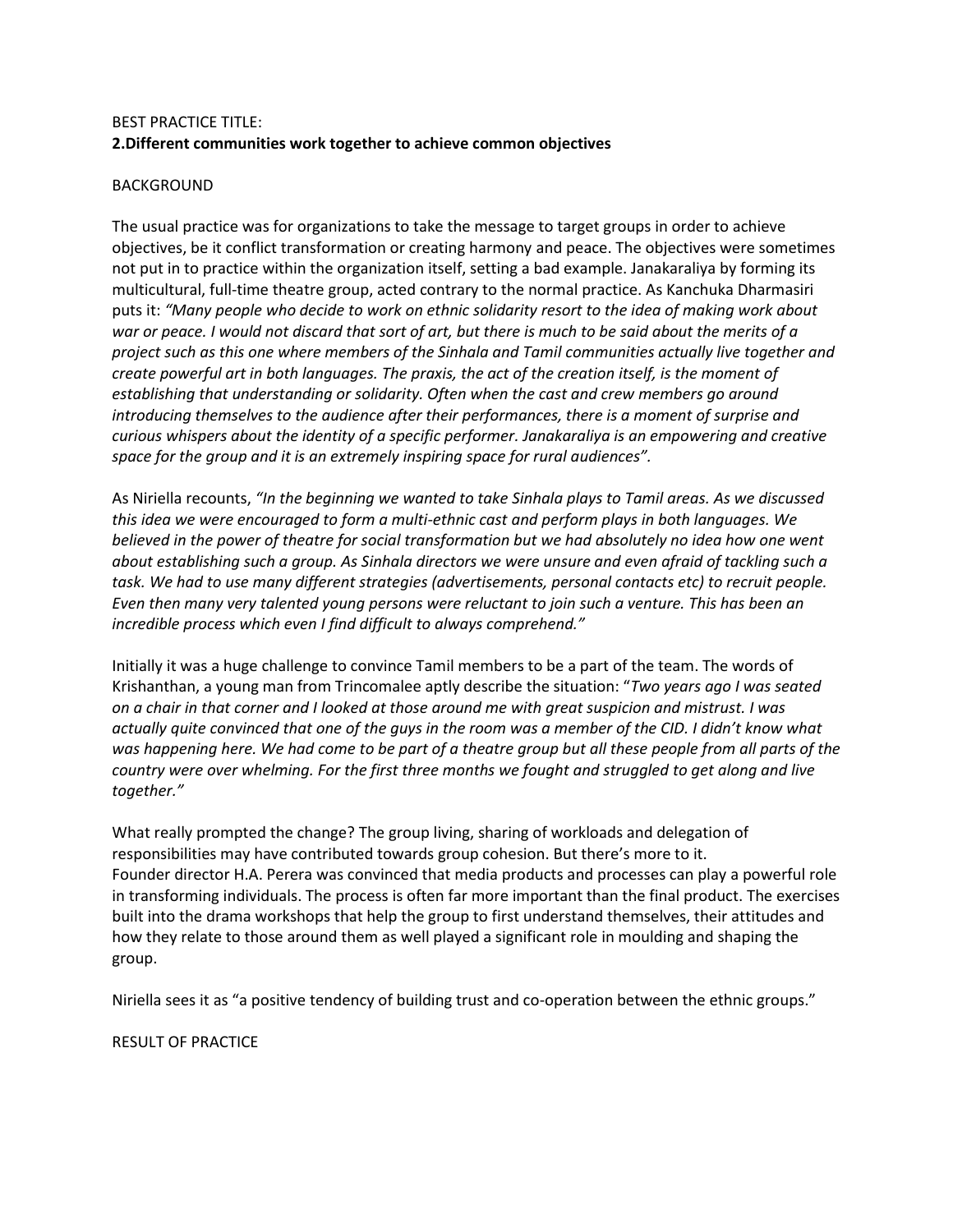Building up this multi-ethnic group to achieve Janakaraliya's objectives had far reaching effects. It taught lessons in transforming conflict and building harmony. More importantly, it taught ways and means to achieve them.

- Overcoming the language barrier: Initially, this proved to be the greatest hurdle. Not knowing each other's language drastically hampered communication, which, in turn, breeds mistrust and misunderstanding? The first task was to break this barrier. Some 'theatre tools' may unintentionally have been invented to learn the language of the other. These, coupled with the efforts of the facilitators, helped to promote bilingualism and to accept the other language.
- Changing attitudes: Transcending firmly established ethnic/religious identities, reinforced by decades of ethnic conflict, was no mean task. Here, the decision to provide residential training paid off. Living and working together made the task much easier. The messages contained in the plays also contributed to the change. The group members have transformed their attitudes about 'the other' by living and working together. Jayantha Mudaranthri from Embilipitiya says: "*We always had a different impression in our minds about Tamil people and when I came to "Janakaraliya" I came with those impressions, but after working with them I've come to realize that we Sinhalese and our brothers and sisters who speak the Tamil language can live together*  in harmony. It is theatre that made me realize this, and for this I'm thankful to our teachers. As another member commented "*When I first joined the group I was really suspicious of the others from different ethnic groups. At first it was very hard to get along and there were many misunderstandings but now we are a committed team, with a common vision*". This building of trust, understanding and harmony, indeed, is a great achievement in itself.
- Spill-over effect: Janakaraliya strongly believe that this multi-ethnic group working together for the common good sent a strong message of peace, harmony and reconciliation to the communities they had contacts with. Wherever they went they observed that there were '*positive responses from audience as they witness firsthand the ability of the mixed cast working together to bring out high quality drama'*. Niriella explains that '*audiences who view our dramas realize that it is as a collective work by both Sinhala and Tamil theatre loving groups. The presentation of our theatre production sends some kind of a signal to the inner thoughts of the viewers in an exemplary manner.*" In the final report submitted in 2010, Janakaraliya states : '*after seeing the effort of the youth belonging to both Sinhala and Tamil ethnic groups working together, the question that comes naturally to the mind of the audiences is "why can't we too work together in harmony like this*" '.

Answering the question *'What do you think about Sinhala, Tamil and Muslim youth working as a single group in harmony?'* in the questionnaire distributed to viewers at drama performances, all 5,673 (out of 6, 000) returned responded very positively. The following are few of their comments:

- It is good to have more groups like this all over the country.
- If these kind of activities were started after the year 1983 the communal war would not have happened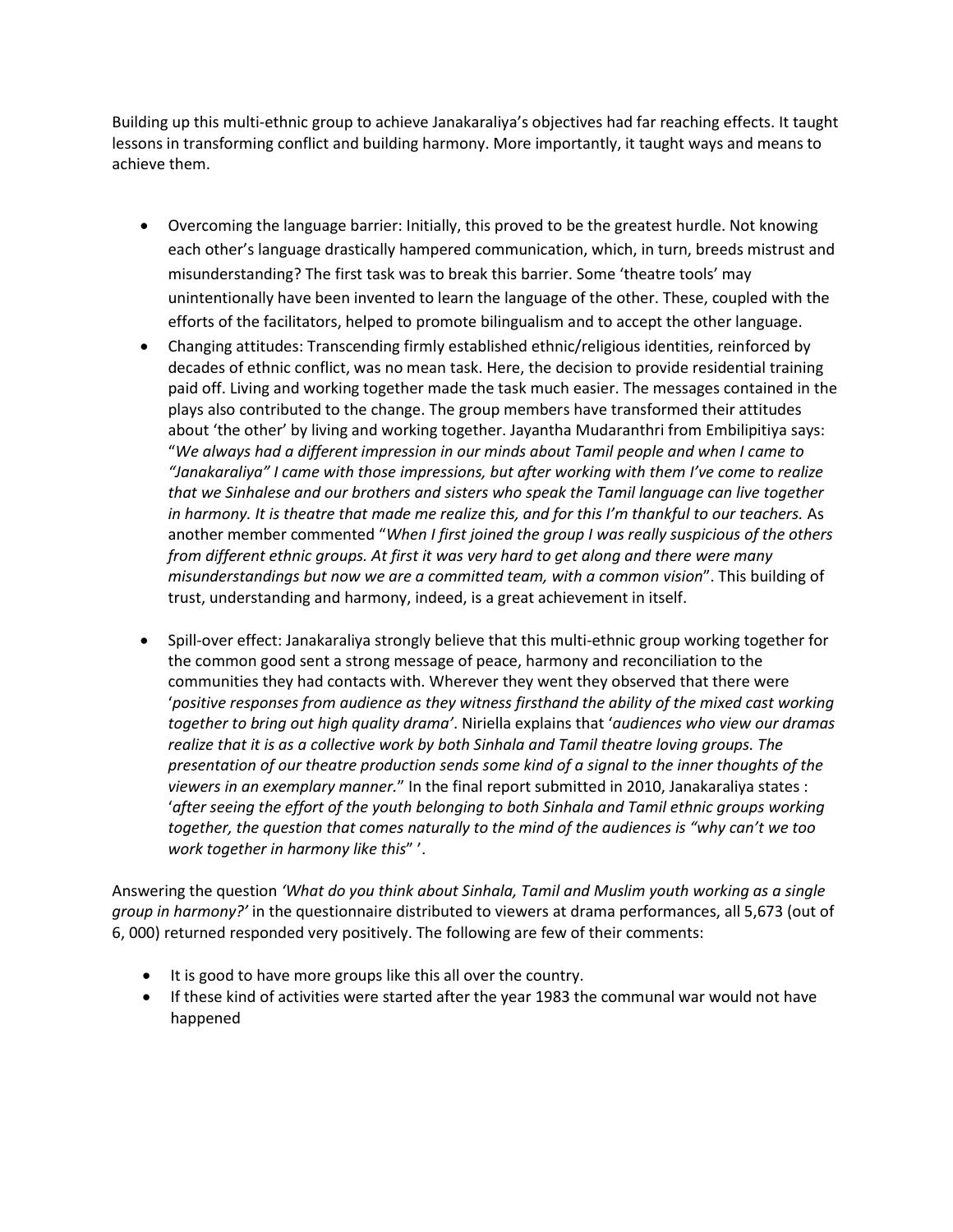Marisa Fernando, Programme Officer, FLICT, sums it up thus: "*There was really no planned process and the strategies were developed and adapted as the work progressed. As a role model and a pilot initiative it has paved the way for similar innovative work to take place in this field. The proof of the pudding is in the eating of it…and this in a sense has proved that drama, and theatre when properly used and harnessed can contribute towards peace building and conflict transformation."* 

#### LESSONS LEARNED

Janakararaliya 's successful attempt to build a multi-ethnic theatre troupe taught them many lessons in conflict transformation and peace building. These added up to a one important lesson: by learning to work together diverse groups can achieve common goals. This process will enable similar groups to overcome the challenges they might encounter and to engage more effectively in the process of internal transformation.

#### BEST PRATICE TITLE:

#### **3. Long-term sustenance of a full-time theatre company**

#### BACKGROUND

Individuals, as well as groups and communities, need access to financial and other assets in order to achieve their visions. Janakaraliya was no exception. Initially, it was a struggle to find funds for the 'take off'.

In order to create a sustainable initiative, Janakaraliya believed that a comprehensive approach was needed with a focus on media and marketing, volunteer/leadership development, collaboration, fundraising and resource development. When used together, these areas of focus create a powerful synergy exceeding the value of any one component.

As Janakaraliya explains, '*HIVOS of the Netherlands extended their support in establishing the first ever multi ethnic theatre troupe in Sri Lanka.'* Hivos support was destined for the recruitment and costs of the core group of 25 artists, as well as transport costs. Hivos also supported the organizing of a series of important exchange visits between Tamil and Sinhala dramatists. Other funders covered the costs of educational and personal development programmes, with a focus on conflict transformation, through the usage of applied theatre. USAID came forward to help them in their hour of need by providing the fully equipped mobile theatre. With Janakaraliya continuing successfully on their chosen path, USAID 'extended their support by providing two mini mobile theatres in 2007.

The 'Conflict Resolution' project of Janakaraliya for schools, communities and different social groups was funded by FLICT from 2004 to April 2010.

#### RESULT OF PRACTICE

Janakaraliya continues to fulfil its mandate through its ability to procure funds for its programs ; drama and theatre education workshops for children, training workshops for teachers and other professionals. This was achieved by providing quality outcomes that convinced funders of their sincerity and positive impact.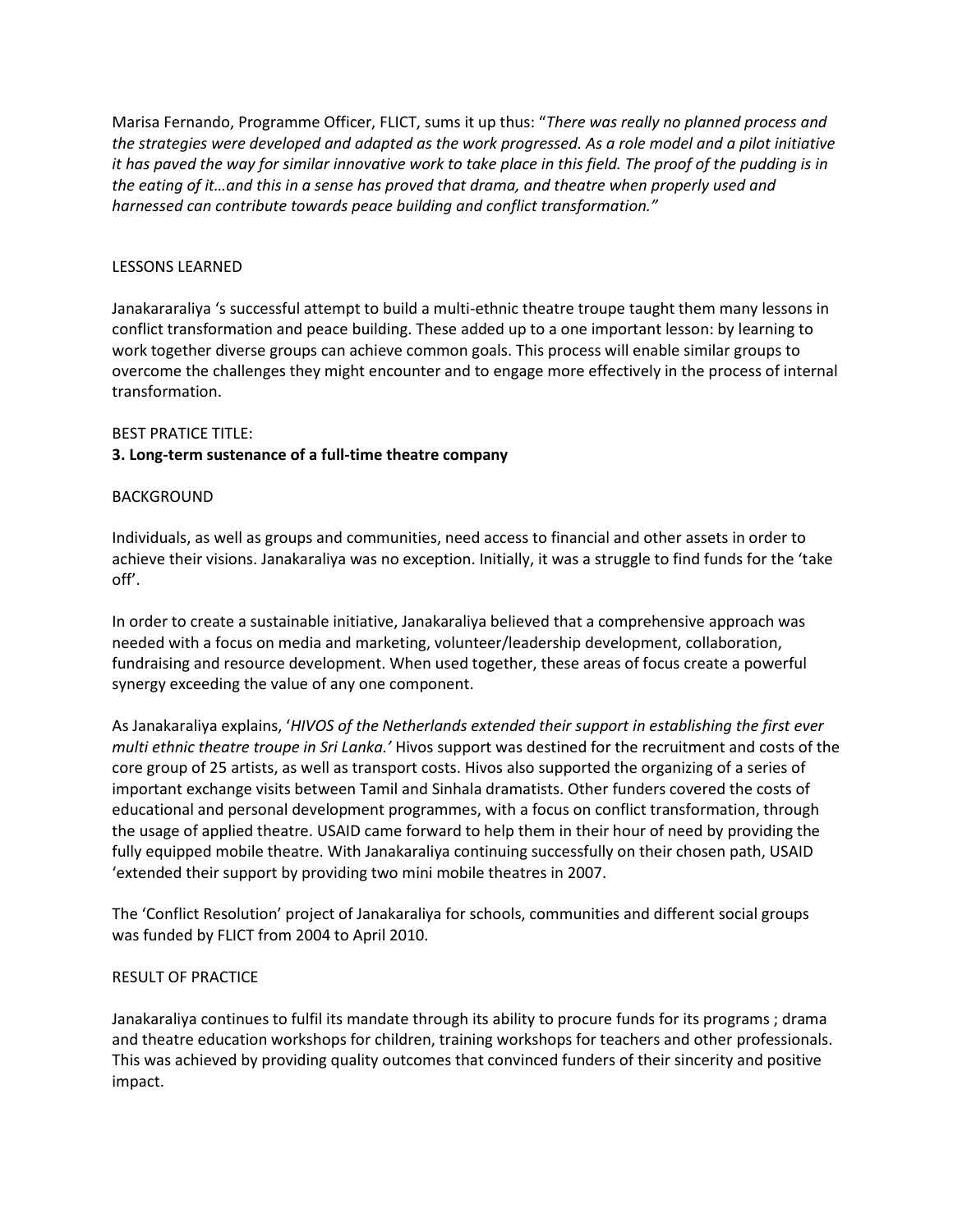The project started off as a partnership between local dramatists and the Ministry of Cultural Affairs and National Heritage; FLICT and HIVOS, which are covering operating costs for two or more years; and the US Agency for International Development (USAID), which provided support for the tent, stage, bleachers and other start-up costs. Speaking before the inaugural ceremony, Dr. Carol Becker, USAID Mission Director said that the "*enthusiasm and camaraderie among these multi-ethnic dramatists is infectious and shows us how strong the bonds of common purpose and trust can be. The wide-ranging pathway of Janakaraliya over the next two years - and its interaction with communities - will give these young Sri Lankans a unique opportunity to model what participation, collaboration and inclusiveness is all about. I think it's exciting, and USAID is privileged to be part of the partnership that helped make the initiative possible."* 

Hivos confirms that it supports Janakaraliya "*because it takes risks in breaking out of the existing fixed system of theatre concepts, dares to create spaces for multi-ethnic artistic interaction and creation, and reaches a huge rural audience providing enjoyment and a chance for critical reflection (amongst other issues on the ethnic conflict) to tens of thousands of onlookers who normally would not have the chance to witness high-quality theatre productions".* 

*.* 

As Janakaraliya has earned a reputation for producing top quality plays, it now has the potential to generate income by organizing shows on commercial basis.

Although the physical destruction caused by the war can be rebuilt, it is not that easy to heal minds affected by the war. Janakaraliya is geared to implement well planned cultural activities in the North Central, Northern and Eastern provinces for this purpose. Janakaraliya intends to construct a permanent theatre studio in Anuradhapura to facilitate this project. Janakaraliya has already received a plot of land from the Anuradhapura Urban Council for this purpose.

It will be a centre of friendship, affection and love for all artists and art lovers without communal, cast or religious bias. It will be 'home' for all artists and art lovers, whether from the North, the South, the West or the East. It will be built with the support and contribution of all who yearn for such love, kindness and affection without petty differences.

The establishment of zonal (provincial) drama groups in Anuradhapura, Nuwara-Eliya and Hambanthota was co-sponsored by Freedom to Create (formerly known as Art Action).

35% of the total expenditure of Janakaraliya is funded by these two institutions, HIVOS and Freedom to Create, while 40% of the expenditure is born by two local companies, namely DSI group and Link Natural Products. The balance 25% is met by the earnings of Janakaraliya, who plan to increase this to 55% of the total.

Asked what made him return to the capital, Colombo, with Janakaraliya's new productions, Parakrama said '*to show what we have done over the years, to step into another level and to launch a sustainable development project where those experienced Janakaraliya artistes can stand independently while expanding the fields of Janakaraliya to publications, communication centres, electronic media systems and sound systems'.* 

The elements that helped Janakaraliya to sustain themselves as a group was their ability to create a sense of community within the group. They were able to prove that through collective action, groups of